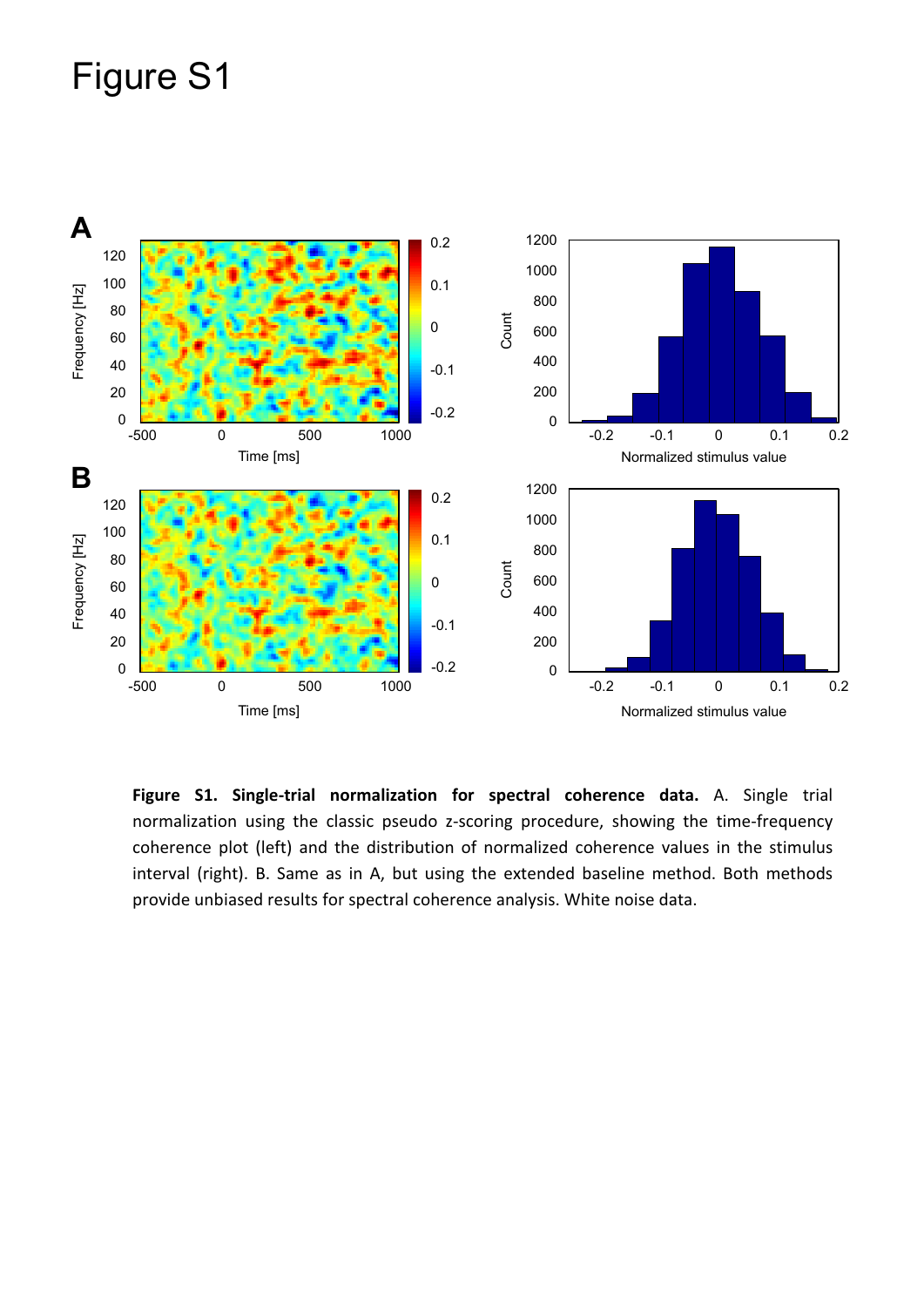## Figure S2



**Figure S2. Bias for the percentage normalization technique.** A. Single trial normalization using the percentage technique. The bias is qualitatively visible in the time-frequency power plot (left) and quantitatively in the distribution of normalized values from the stimulus period (right). B. Same as in A, but with the extended baseline method. The bias is abolished by fusing the baselines of the 40 trials together and using the extended baseline to normalize each trial. White noise data.